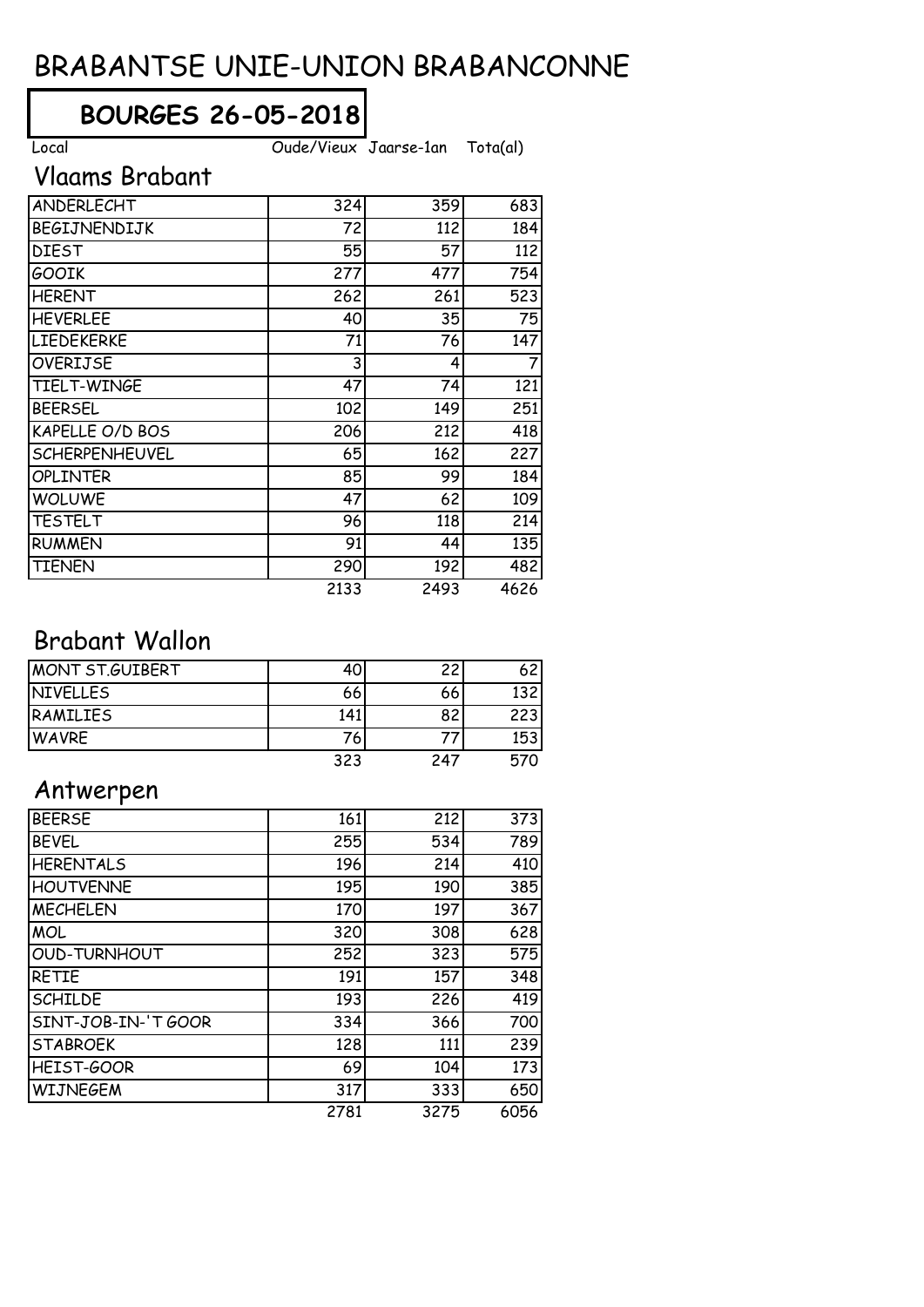## West-Vlaanderen

| <b>AVELGEM</b>     | 439  | 228  | 667  |
|--------------------|------|------|------|
| <b>GISTEL</b>      | 505  | 364  | 869  |
| <b>KORTRIJK</b>    | 703  | 514  | 1217 |
| <b>WINGENE</b>     | 345  | 339  | 684  |
| <b>BEERST</b>      | 445  | 366  | 811  |
| <b>REKKEM</b>      | 298  | 300  | 598  |
| <b>IEPER</b>       | 484  | 303  | 787  |
| <b>ROESELARE</b>   | 347  | 252  | 599  |
| <b>STEENBRUGGE</b> | 484  | 488  | 972  |
| <b>VLAMERTINGE</b> | 366  | 246  | 612  |
| <b>WAREGEM</b>     | 341  | 328  | 669  |
| <b>KORTEMARK</b>   | 688  | 533  | 1221 |
|                    | 5445 | 4261 | 9706 |

## Oost-Vlaanderen

| AALST            | 277  | 368  | 645  |
|------------------|------|------|------|
| <b>AALTER</b>    | 179  | 104  | 283  |
| <b>BAASRODE</b>  | 250  | 277  | 527  |
| <b>EEKLO</b>     | 788  | 638  | 1426 |
| ZWIJNAARDE       | 276  | 381  | 657  |
| <b>LOKEREN</b>   | 372  | 451  | 823  |
| MOERBEKE-VIANE   | 468  | 489  | 957  |
| <b>NINOVE</b>    | 471  | 504  | 975  |
| OPHASSELT        | 149  | 184  | 333  |
| <b>RONSE</b>     | 255  | 308  | 563  |
| SINT-GILLIS-WAAS | 275  | 303  | 578  |
| <b>ELST</b>      | 271  | 350  | 621  |
|                  | 4031 | 4357 | 8388 |

## Limburg

| <b>BREE</b>          | 38   | 37   | 75   |
|----------------------|------|------|------|
| <b>GENK</b>          | 59   | 50   | 109  |
| <b>HALEN</b>         | 104  | 90   | 194  |
| <b>HAMONT</b>        | 82   | 71   | 153  |
| <b>HOESELT</b>       | 63   | 10   | 73   |
| PAAL                 | 275  | 284  | 559  |
| SINT-LAMBRECHTS-HERK | 269  | 176  | 445  |
| SINT-TRUIDEN         | 223  | 248  | 471  |
| <b>LANAKEN</b>       | 176  | 69   | 245  |
| <b>MAASEIK</b>       | 143  | 157  | 300  |
| <b>TONGEREN</b>      | 409  | 219  | 628  |
| <b>WELLEN</b>        | 216  | 35   | 251  |
| <b>ZONHOVEN</b>      | 152  | 126  | 278  |
|                      | 2209 | 1572 | 3781 |